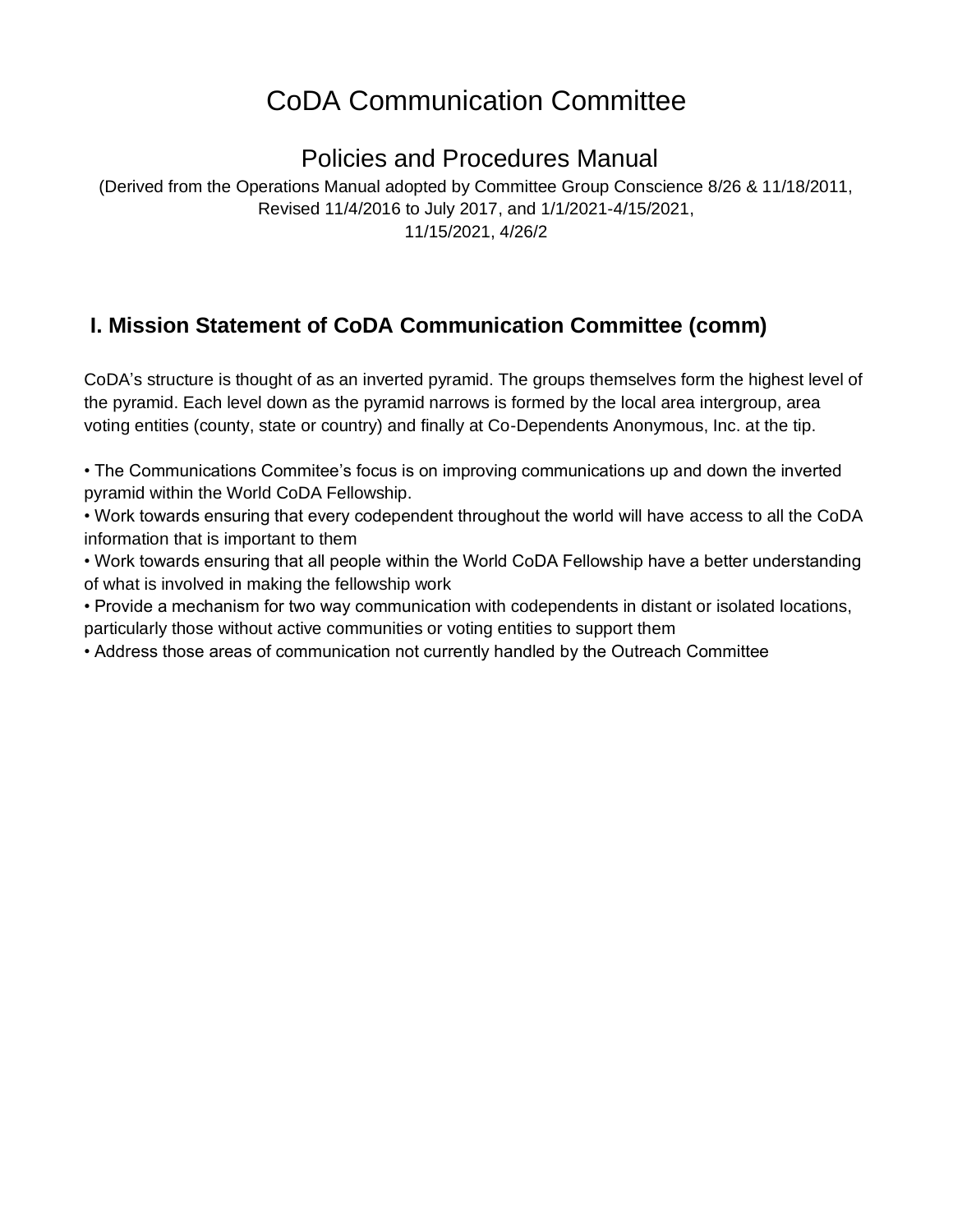## **II. Method of Operation**

#### **Composition and Organization**

The Committee is composed of active members of the CoDA fellowship who have regularly attended CoDA meetings for at least two years, and who have a working knowledge of the Steps and Traditions. A Chair and other positions shall be chosen by the committee.

The Communications Committee is organized using subcommittees, and the committee proper provides organizational support to the two long-standing "semi-autonomous" subcommittees/working groups; CoDA Email Team and C-phone. In 2020 a new sub-committee was added, bringing the total sub-committees to 3 – Audio/Visual/Media (AVM). Each of the three operate separately from one another with the committee proper handling extra-committee communications with the board and the Fellowship through written and Conference reports. Receiving reports from all subcommittees along with any needs for major decisions that are made by the standing committee at regularly scheduled monthly meetings. All subcommittees submit major decisions and/or expected needs/expenditures in a written agenda item for discussion and approval during the standing committee regular monthly business meetings. It is the responsibility of the sub-committee to submit/provide all supporting documents for their agenda item/proposal.

#### **General guidelines**

- We will prioritize the work to be done on the basis of our Conference-approved Mission.
- We will perform our work in accordance with the CoDA Fellowship Service Manual (FSM).
	- $\circ$  In particular, the GC process and communication through email and other means
	- We will participate in all meetings either personally or by comments on recordings, or reading the agendas and minutes. Sub-committee members are encouraged to attend monthly meetings, but not required.
	- We will tender votes for all group conscience decisions within the time called for.
- We will regard our work as an extension of our personal journey of recovery and growth.
	- We will support the recovery and growth of one another as best we can
	- Specifically, we will try to act always in a positive manner, avoiding personal criticism or negativity: Principles before Personalities

#### **Committee Responsibilities and Policies**

- Meet at least bi-monthly using the Comm Chairs Zoom Account.
- Chose a Chair and other positions to accomplish the following, either directly or through delegation:
	- Conduct individual communications in pursuit of committee policy
	- Obtain committee approval for more public communications
		- Committee members will have a set amount of time to review and provide feedback. Non-response during that time will be assumed to be approval.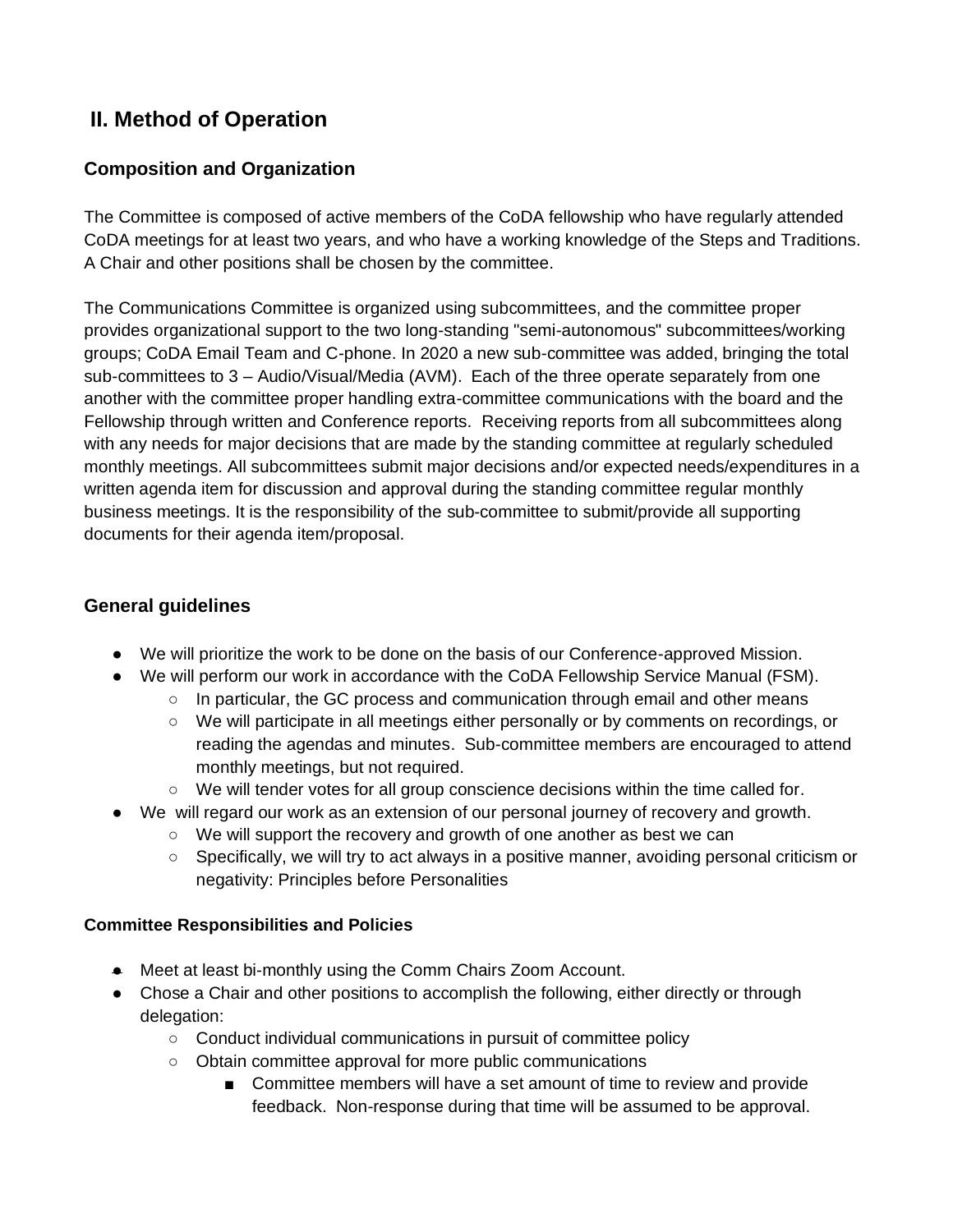- Set a regular schedule for meetings; schedule other meetings as needed
- Provide agenda at least several days in advance
- Prepare or provide background information for items on Agenda.
- Conduct meetings in accord with committee meeting procedures.
- $\div$  Communicate committee actions and concerns through the Chairs Forum and to the committee Board liaison.
- Perform required actions in a timely manner, such as:
	- Provide directly or by delegation, quarterly and annual reports to the Fellowship, after committee approval, through the Quarterly Service Report (QSR) and to the CoDA Service Conference (CSC).
	- Prepare expense report forms and other needed documents.
	- Follow guidelines for appropriateness of expenses.
	- Create a yearly budget for the committee and submit to Finance Committee after committee approval (**this is only required now if a face-to-face meeting is allowed).**
	- Track committee expenses to make sure they are within budget.
	- With committee approval, prepare and submit committee motions for CSC.
	- Present report and motions to CoDA Service Conference.
- Any member may initiate or participate in discussions
- Any member may call for a Group Conscience vote, using the following procedures if by email
	- Initiate conversation beforehand and/or obtain a second for a GC vote
	- $\circ$  "GC" is to be in caps in the email title
	- A specifically worded proposal is to be presented
	- All persons entitled to vote are listed so each can register her/his vote
	- A deadline for voting is announced
	- $\circ$  The person calling the GC shall keep track of the votes and announce the results.

#### **Committee Meeting Procedures**

- Meetings may be chaired by any member. "Chair" in this section refers to that member.
- Round robin discussion & voting sequence is established by the sequence of joining the meeting, Chair being last.
- The Chair shall limit discussion, by suggesting a vote or tabling so that the agenda is covered during the time allotted or extended by vote. Any member can add to the agenda topics for discussion/vote in advance of the meeting.
- An exception is that Time Critical items must be voted on.
- As stated in the FSM, unanimity is the goal, a majority vote is binding.
- Abstentions, as part of the total vote, are listed as abstentions.
- Other elements of Robert's Rules are applied at the option of the chair.
- Discussion and vote on changing these procedures may be requested by any member

#### **Committee decision making process**

All decisions are made using the group conscience process as defined by Tradition Two: For our group purpose, there is but one ultimate authority—a loving Higher Power as expressed in our group conscience. Our leaders are but trusted servants; they do not govern.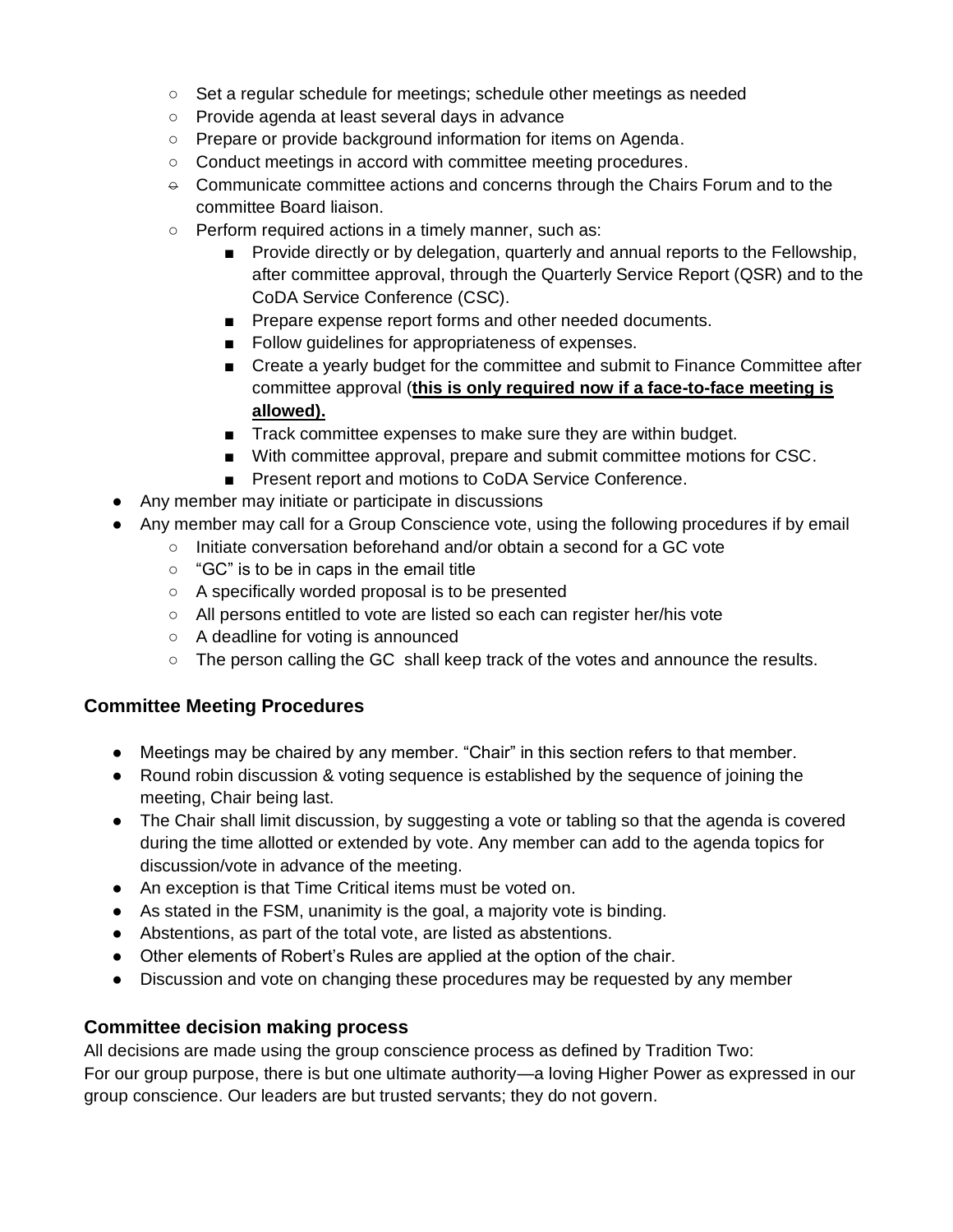Any committee member may suggest new items to be addressed by the committee. Once an item has been suggested, it will be discussed during a conference call and a determination will be made, by group conscience, whether we should pursue it. Committee members will be asked to volunteer to work on it. If no one volunteers the item will be placed on a list for later consideration. III. Website Content Management System (CMS)

The Comm chair has both a specific email [\(commchair@coda.org\)](mailto:commchair@coda.org) that is connected to storage drives and Microsoft Office. The passcode for this is given from one chair to the next. The chair has a Zoom Account that is used for monthly meetings, AVM meetings, as well as the fellowship forum. Login is [commchair@coda.org,](mailto:connchair@coda.org) passcode is passed from one chair to the next.

#### **NEW MEMBER PROCEDURE**

All applicants to various sub-committees fill out the application and it is submitted to the subcommittee liaison. After review, the person is given the directions for the team work by the liaison, and also given access to all files on the OneDrive with the exception of applications. The email address of new people is added to the alias for their subcommittee as well as  $comm@code.org$  by the chair.

#### **CoDA Email Team – CET**

Emails that come through [info@coda.org](mailto:info@coda.org) are forwarded automatically to [commanswer@gmail.com.](mailto:commanswer@gmail.com)

Team members generally answer emails one day each week (some volunteers choose to do two days). They are responsible to return emails on their day, using their own answers or some suggested answers in a specific folder in the email.

For specific instructions, see the subcommittee folder in the OneDrive (the chair or coordinator will send the link).

Volunteers are invited to attend the Comm Committee meetings, but not required. They receive both the Agenda and Minutes from meetings.

### **C-phone**

The C-phone sub-committee returns calls from the fellowship to find meetings and get other information about CoDA. All C-Phone volunteers receive the voicemail files. The volunteer scheduled for the day the call is received is responsible for returning the call.. For specific information on C-Phone procedures, see the subcommittee folder.

The recording for the phone line is made by our fellowship service worker (FSW), Joan. She is contacted through [meetings@coda.org](mailto:meetings@coda.org) if there is a change needed to the recording or if there is a problem with the phone line itself.

C-Phone volunteers are invited to attend the Comm Committee meetings, but not required. They receive both the Agenda and Minutes from meetings.

#### **Audio/Visual/Media - AVM**

The Audio/Visual/Media subcommittee was created at CSC 2020, to better serve the fellowship in new areas of communication (new to CoDA). In 2021, AVM was folded back into the regular committee meeting as only one member remained. It's work will be continued by the main committee until more people join the subcommittee. AVM is still not active, as of 4/27/2022; one project was planned, but has not yet been turned in.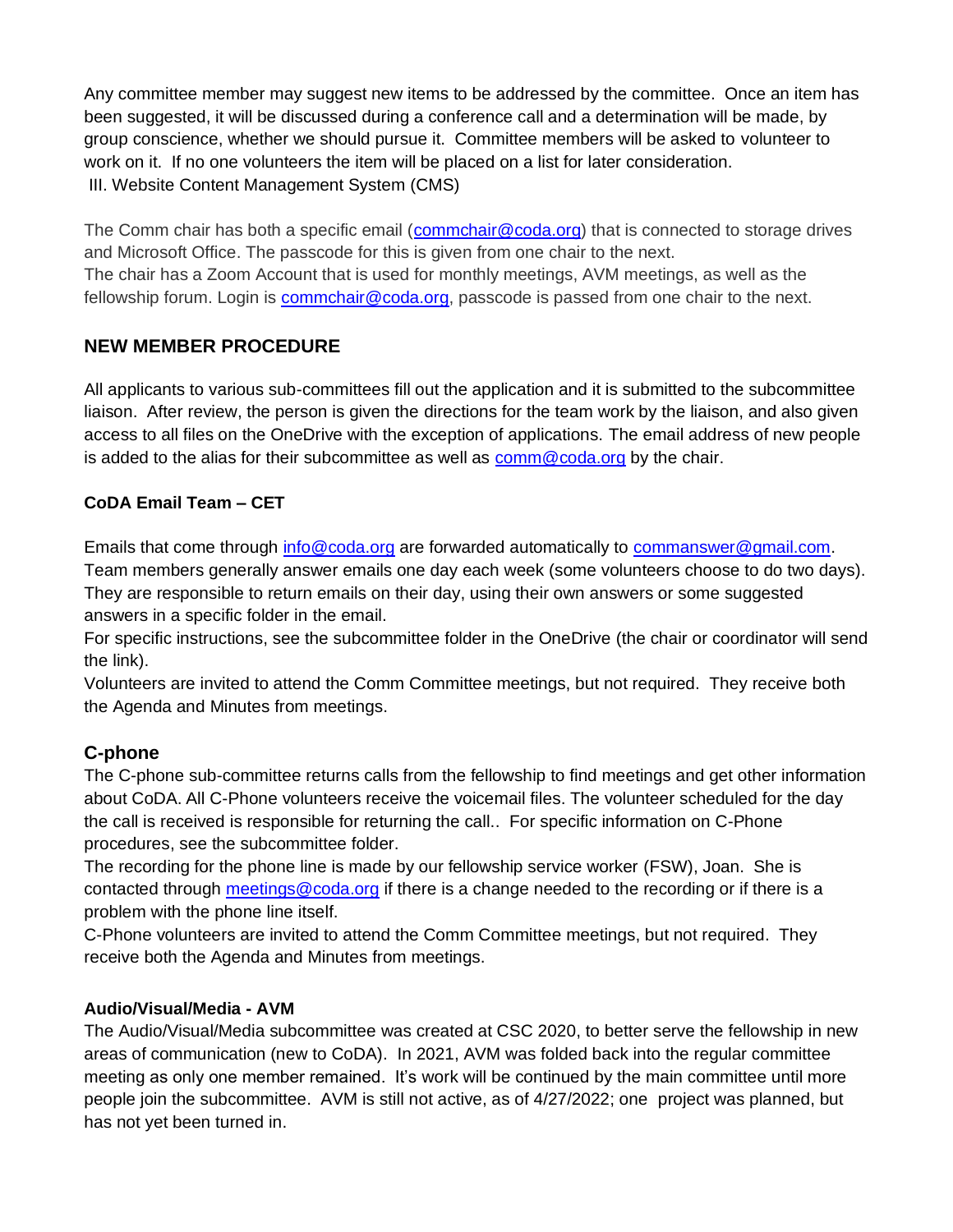Volunteers are invited to attend the Comm Committee meetings, but not required. They receive both the Agenda and Minutes from meetings.

#### **Fellowship Forum**

The Fellowship Forum falls under the main committee meeting (previously it was part of AVM). This forum is held the last Saturday of the month, and presents a variety of recovery topics followed by a discussion. This is not a meeting but rather a place to learn, discuss, question. This is recorded and the recordings are posted on the CoDA Website, and YouTUBE

### **History of Committee**

- A Communications Task Force was created at the 2007 CSC to address the goal of improving communication within CoDA, both up and down the inverted pyramid. The following year was spent in recruiting people to participate in the effort and in gathering specific issues to be addressed. Starting in early 2009, the task force members began to have regular conference calls and work began in earnest on several of the identified issues. As a result of this work, the 2009 CSC voted to make the Communication Task Force a standing committee to continue to address identified communication issues as they surface.
- Right from the beginning, the Committee responded to phone calls coming into CoDA, setting up a system so they could be referred to a CoDA volunteer. Over the years this gradually became a hybrid system in which the association management company would receive calls during office hours and provide routine information, mostly about finding meetings, and redirect calls as needed. Any personal matters during those hours and any calls outside of office hours continued to be received by volunteers. This changed in 2019, when C-phone began receiving emails with the messages left and the volunteers return the calls. This group came to be called c-phone
- The Committee participated in the development of several emails lists; CoDA Announcements, CoNNections; H&I (Hospitals and Institutions), and eventually one devoted to Quarterly Service Reports (QSR)
- Management of the lists was assigned by CoDA, Inc. to a contract worker in about 2009. Content of CoDA Announcements came from World Service committees and the board with the Communications Committee charged with generating original content relating to the operation of World Service and more local CoDA bodies. The committee has been unable to fulfill this mandate for a lack of enough volunteers, although an attempt was made in 2017.
- At the 2011 CSC, a task force was formed to enable the Outreach Committee to focus on the work it is named for while its long-maintained task of responding to emails was enabled to continue. This resulted in the 2012 CSC authorizing that those responding to emails be given the name of the CoDA Email Team (CET) and become a "semi-autonomous" sub-committee of the Communications Committee with no direct responsibility for the administrative functions of a